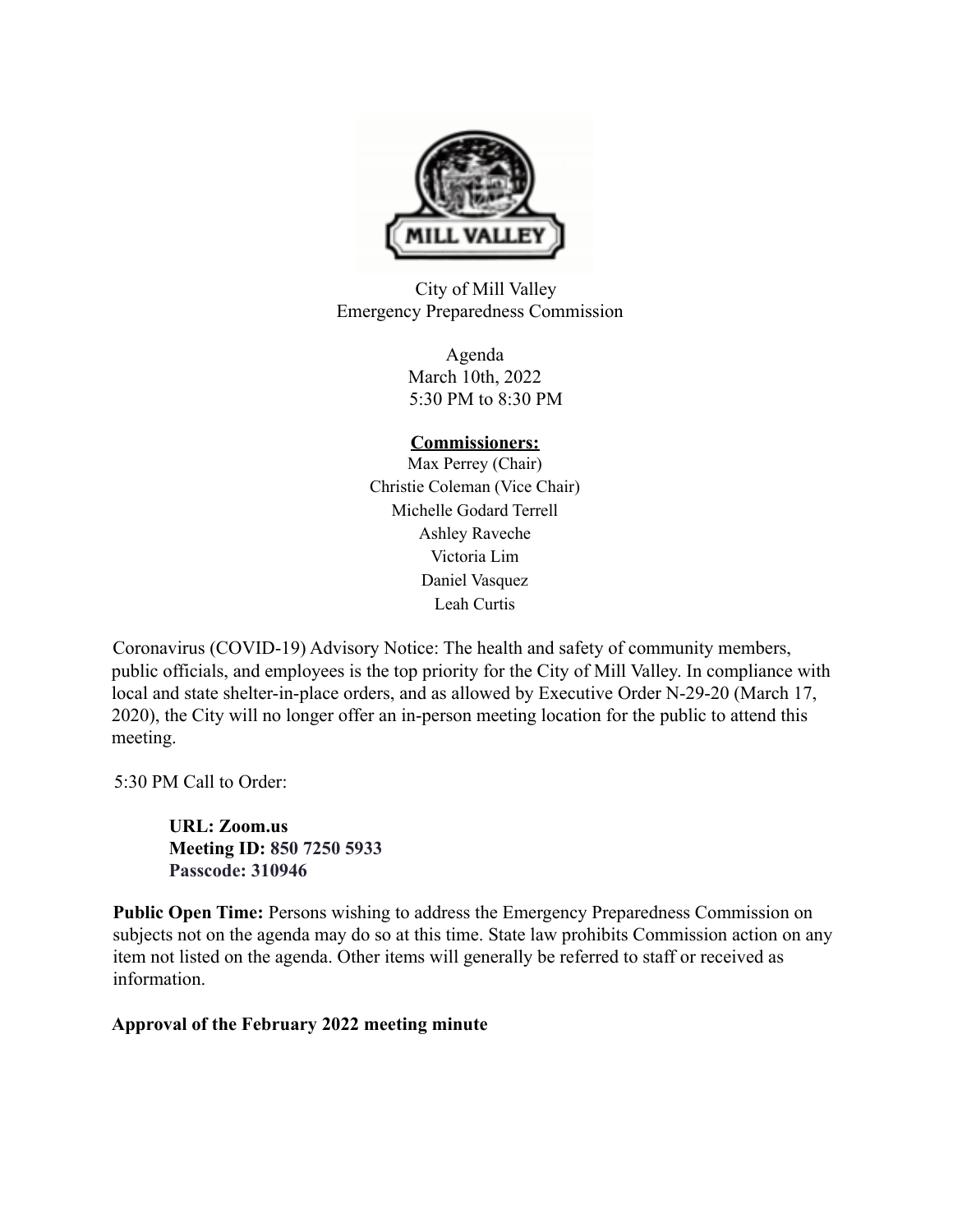### **Old Business:**

- Evacuation Planning (Mayor McCauley)
- COVID-19 update
- Development plan/retreat for EPC strategic plan for 2023-2026
	- o Planning calendar
- National Wildfire Community Preparedness Day (May 7<sup>th</sup>)

# **New Business:**

- Mill Valley Pancake Breakfast
- New member subcommittee assignments.
- EPC to City Council update March 21, 2022

Subcommittee Reports:

- o Finance (Lim/New)
- o Communications (Terrell/Lim)
- o NRG/CERT (Terrell/Perrey/Raveche)
- o Equity (Perrey/Raveche)
- o Southern Marin Disaster Council (Terrell/Perrey)
- o Evacuation Drill Planning (Coleman/Terrell)
- o Community Partnerships (Terrell/Raveche)

## **City Staff Reports:**

- Deputy Chief Welch, Chief Tubbs or Chief Navarro
	- o Update on Countywide Preparedness Coordinator
	- o Update on Mill Valley Community Engagement and Preparedness Coordinator
	- o MWPA update
	- o Update on CERT Planning Retreat
	- o NRG Coordinator update

## **Commissioners Reports:**

• Future agenda item requests

## **7:30 PM Adjournment**

Next Meeting: March 10, 2022

Materials related to an item on this agenda submitted to the Emergency Preparedness Commission after distribution of the agenda are available for public inspection at Mill Valley City Hall, 26 Corte Madera Ave during regular business hours. Such documents are also available on the City's website at www.cityofmillvalley.org subject to staff's ability to post the documents prior to the meeting.